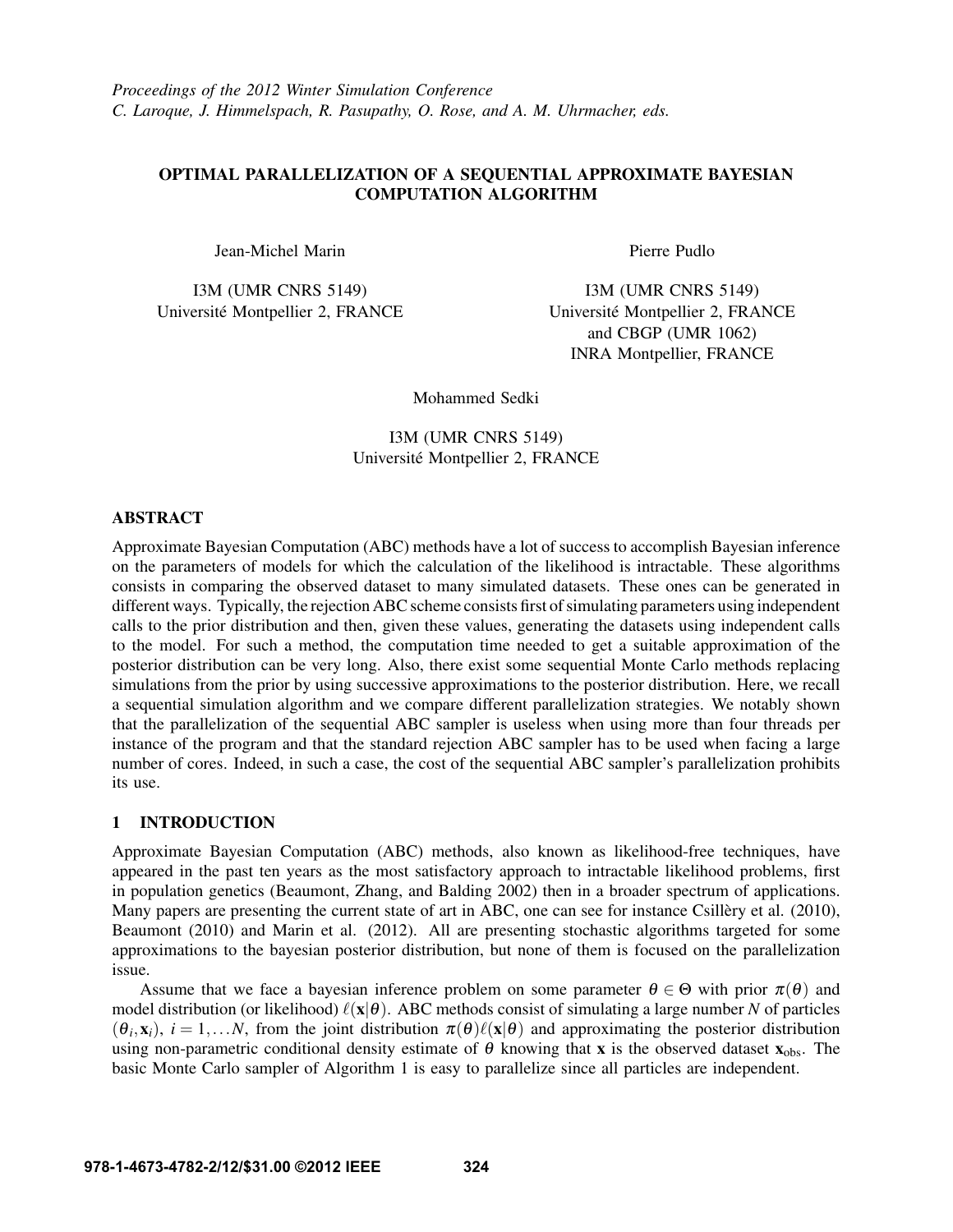#### Algorithm 1 Likelihood-free sampler

- 1: **for**  $i = 1$  to  $N$  do
- 2: Generate  $\theta_i$  from the prior distribution  $\pi(\cdot)$
- 3: Generate  $\mathbf{x}_i$  from the likelihood  $\ell(\cdot|\theta_i)$
- 4: end for
- 5: From all particles  $(\theta_i, \mathbf{x}_i)$ , estimate the conditional density of  $\theta$  given  $\mathbf{x} = \mathbf{x}_{obs}$

This first sampler produces many useless particles  $(\theta_i, \mathbf{x}_i)$  for the conditional density estimate: any particle whose simulated dataset  $x_i$  is far from the observed dataset  $x_{obs}$  does not contribute to the posterior density estimate. Sampling the parameter space with a (possibly non informative) prior distribution  $\pi(\theta)$ is inefficient because this might generate datasets far from the observed dataset, hence irrelevant for the posterior density estimate. So, the standard ABC algorithm (Algorithm 2) performs rejection (which includes sorting the particles with respect to their distances to the observation) before doing any conditional density estimate.

Algorithm 2 Likelihood-free rejection sampler

- 1: Fix a given quantile  $\alpha \in ]0,1[$
- 2: **for**  $i = 1$  to  $N$  do
- 3: Generate  $\theta_i$  from the prior distribution  $\pi(\cdot)$
- 4: Generate  $\mathbf{x}_i$  from the likelihood  $\ell(\cdot|\boldsymbol{\theta}_i)$
- 5: end for
- 6: Sort all particles  $(\theta_i, \mathbf{x}_i)$  with respect to their distances to the observation  $\mathbf{x}_{obs}$  in increasing order, eventually through the use of a summary statistics  $S(\cdot)$
- 7: Use only the  $|\alpha N|$  first particles for the conditional density estimate ( $|a|$  defines the integer part of *a*)

Sequential techniques can enhance the efficiency of this raw sampler by learning about the target distribution (the posterior distribution), as in Sisson, Fan, and Tanaka (2007), Sisson, Fan, and Tanaka (2009), Beaumont et al. (2009), Toni et al. (2009), Drovandi and Pettitt (2011), Del Moral, Doucet, and Jasra (2012) and Sedki et al. (2012). Those methods rely on importance sampling arguments (changing the sampling distribution together with weighting the particles to take that change into account). But they are much more tricky to parallelize.

Section 2 describes quickly the likelihood-free sequential Monte Carlo sampler (SMC) of Sedki et al. (2012), that is a particular likelihood-free SMC (Del Moral, Doucet, and Jasra 2012) designs to minimize the number of simulated dataset for a self-calibrated level of approximation. Once this scheme will be recall, we discuss its parallel implementation on a shared memory architecture. In Section 3, we compare the different possibilities on a real challenging population genetics example.

### 2 PARALLEL IMPLEMENTATION OF A LIKELIHOOD FREE SMC SAMPLER

To outperform the likelihood-free rejection sampler, Algorithm 2, it has been proposed to modify the simulation process of the parameters  $\theta$ , avoiding the use of the prior distribution. Clearly, a sort of optimal proposal distribution would be the posterior distribution, because, in such a case, it would be easier to get a simulated dataset x near the observation x*obs*. However, the posterior is precisely our unknown target distribution. So, the idea is to introduce a temporal dimension in order to learn gradually the posterior. That is the idea behind likelihood-free SMC samplers of Del Moral, Doucet, and Jasra (2012). These algorithms corresponds to the implementation of the famous SMC sampler of Del Moral, Doucet, and Jasra (2006) in case where the calculation of the target density is intractable. In Sedki et al. (2012), a self-calibrated version that optimizes the computing time is introduced. For simplicity in the presentation here, we consider a uniform prior distribution over a compact set  $\Theta \subset \mathbb{R}$ . Algorithm 3 gives a precise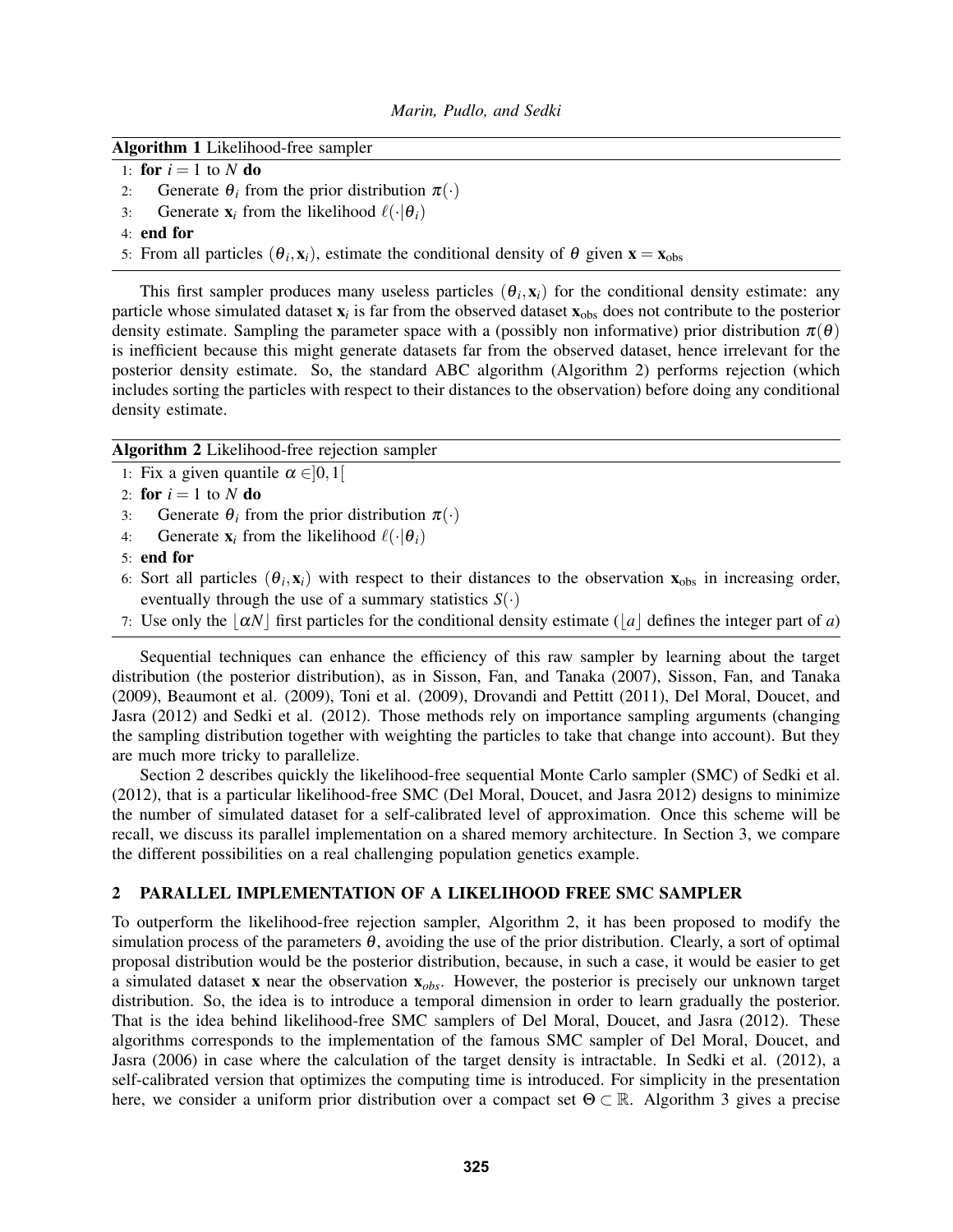description of iteration *t* of the Sedki et al. (2012)'s scheme. After an initialization step based on the likelihood-free rejection sampler, at iteration *t*, we have a particle system whose maximal distance to the observation is  $\varepsilon_{t-1}$  and we want to decrease this threshold to some  $\varepsilon_t$  we have to calibrate. Suppose that  $\varepsilon_t$ is known, to get a particle of the new sample, it is proposed to pick one particle among the ones that are below the new threshold (line 21) and try to move it according to a Markov chain that leaves the current distribution invariant (lines 22 and 23) using a likelihood-fee Monte Carlo Markov Chain (MCMC) move (Marjoram et al. 2003). We shall note that applying one step of a MCMC sampler might leaves you with an unmoved particle. The efficiency of this sequential sampler rely on the acceptance rate of the MCMC moves. The method of Sedki et al. (2012) to calibrated the new threshold  $\varepsilon_t$  is a trade-off between the decrease of the threshold and the good mixing properties of the MCMC sampler (lines between 1 and 15). Algorithm 3 is run until the acceptance rate of the MCMC sampler at iteration *t*,  $\rho_t$  is less than a given threshold, typically 10%. Note that the variance of the Gaussian random walk MCMC proposal  $\tau_t$ is calibrated as twice the empirical variance of the  $\theta_1^t, \ldots, \theta_N^t$ .

| Algorithm 3 Iteration t of the self-calibrated likelihood-free SMC sampler of Sedki et al. (2012) |  |
|---------------------------------------------------------------------------------------------------|--|
|---------------------------------------------------------------------------------------------------|--|

1:  $\sharp$  Calibration of  $\alpha'$ 2:  $\alpha' \leftarrow 0.0$ 3: repeat 4:  $\alpha' \leftarrow \alpha' + 0.01$ 5: Sort the particles  $(\theta_i^{t-1}, \mathbf{x}_i^{t-1})$  with respect to their distances to the observation  $d_i = d(S(\mathbf{x}_i^t), S(\mathbf{x}_{obs}))$ 6:  $\boldsymbol{\varepsilon}'(\boldsymbol{\alpha}') \leftarrow d_{\lfloor \boldsymbol{\alpha}' N \rfloor}$ 7: **for**  $i = 1$  to  $\lfloor \alpha' N \rfloor$  do 8: **if** particle  $(\tilde{\theta}_i, \tilde{\mathbf{x}}_i)$  does not exist then 9: draw  $\tilde{\theta}_i$  from normal distribution  $N(\theta_i^{t-1}, \tau_{i-1})$  and  $\tilde{\mathbf{x}}_i$  from  $\ell(\mathbf{x}|\tilde{\theta}_i)$ 10: end if 11: end for 12: Set  $N'(\alpha')$  as the number of particles  $(\tilde{\theta}_i, \tilde{\mathbf{x}}_i)$  among the  $\lfloor \alpha' N \rfloor$  first ones satisfy  $\tilde{\theta}_i \in \Theta$  and  $d(S(\mathbf{\tilde{x}}_i), S(\mathbf{x}_{obs})) \leq \varepsilon'(\alpha')$  $13:$  $\mathcal{O}'(\alpha') \leftarrow N'(\alpha') / \lfloor \alpha' N \rfloor$ 14: **until**  $\alpha' + \rho'(\alpha') \ge 0.9$ 15:  $\alpha_t \leftarrow \alpha', \varepsilon_t \leftarrow \varepsilon'(\alpha')$  and  $\rho_t \leftarrow \rho'(\alpha')$ 16:  $\sharp$  Computation of the new particle system 17: for  $j = 0$  to  $|\alpha_i N|$  do 18: **if**  $\tilde{\theta}_i \in \Theta$  and  $d(S(\tilde{\mathbf{x}}_i), S(\mathbf{x}_{obs})) \le \varepsilon_t$  then  $(\theta_j^t, \mathbf{x}_j^t) \leftarrow (\tilde{\theta}_j, \tilde{\mathbf{x}}_j)$  else  $(\theta_j^t, \mathbf{x}_j^t) \leftarrow (\theta_j^{t-1}, \mathbf{x}_j^{t-1})$  end if 19: end for 20: for  $j = |\alpha_i N| + 1$  to *N* do 21: Draw some integer number *I* uniformly between 1 and  $|\alpha_t N|$ 22: Draw  $\tilde{\theta}$  from normal distribution  $N(\theta_I^{t-1}, \tau_{t-1})$  and  $\tilde{\mathbf{x}}$  from  $\ell(\mathbf{x}|\tilde{\theta})$ 23: if  $\tilde{\theta} \in \Theta$  and  $d(S(\tilde{\mathbf{x}}), S(\mathbf{x}_{obs})) \leq \varepsilon_t$  then  $(\theta_j^t, \mathbf{x}_j^t) \leftarrow (\tilde{\theta}, \tilde{\mathbf{x}})$  else  $(\theta_j^t, \mathbf{x}_j^t) \leftarrow (\theta_l^{t-1}, \mathbf{x}_l^{t-1})$  end if 24: end for

In Sedki et al. (2012), there is no consideration about the parallelization issues. The comparison with others likelihood-free SMC schemes is done via the number of simulated dataset needed to obtain the same level of approximation.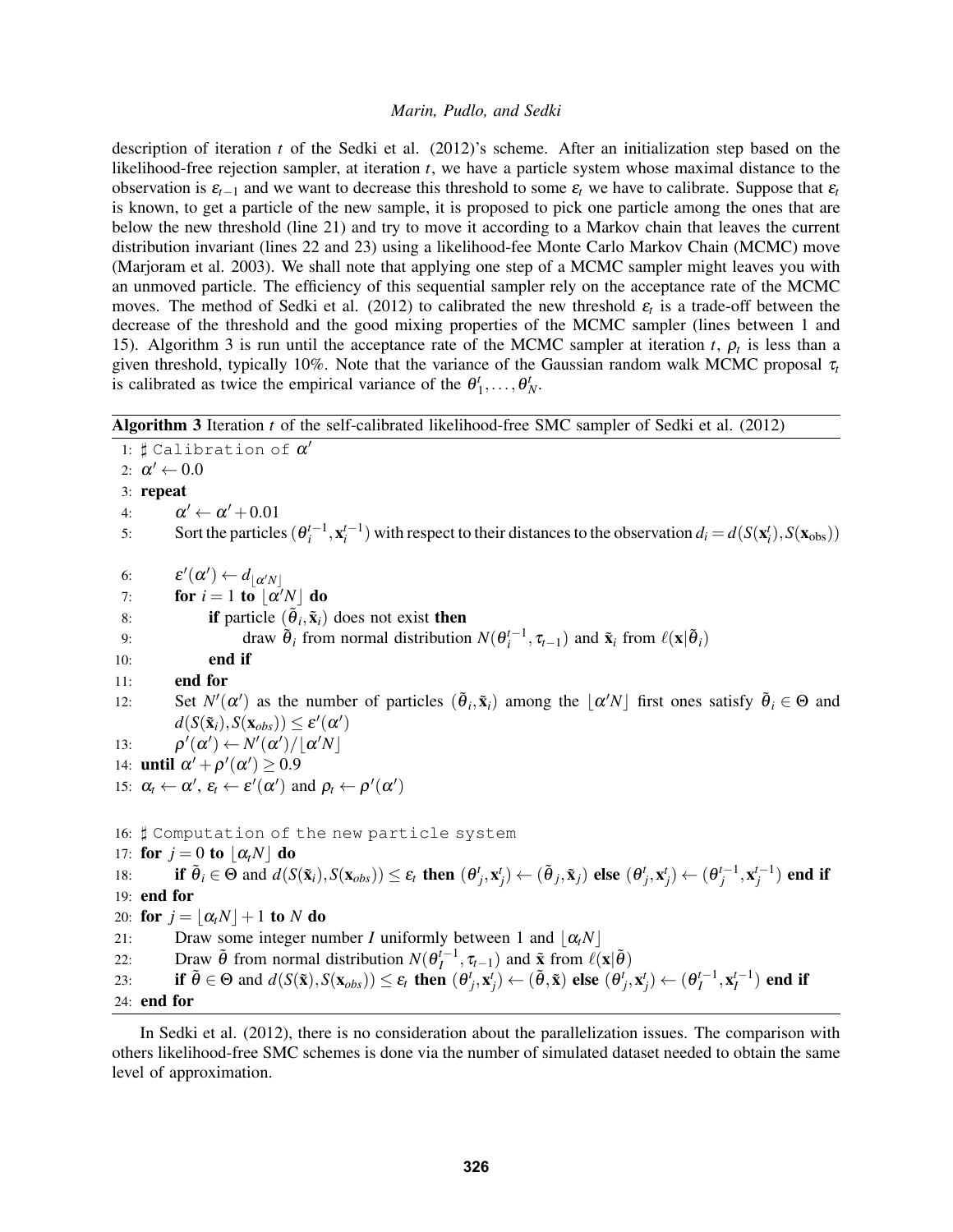Monte Carlo computation is often considered as an easy setting for parallel computing: averaging large numbers of simulations drawn from a given distribution breaks up into independent pieces. The only *parallel overhead* comes from averaging between the different chunks. But the first and important issue for parallel Monte Carlo is to design independent Random Number Generators (RNG) that might run in parallel while minimizing the communications between processors. RNG is a research topic in itself, and some parallel RNGs have been proposed in the literature. We found that the Dynamic Creator of Matsumoto and Nishimura (2000) was simple to use and gave good results. It produces a set of independent Mersenne-Twister generators with different internal parameters and different seeds. There is no limitation on the number of RNGs it produces, once initialized, the different RNGs do not require any communication between them and each of them runs as quickly as a single Mersenne-Twister generator. With those RNGs, standard independent and identically distributed Monte Carlo algorithms run in parallel with very little difficulty. Hence Algorithm 2 is *embarrassingly parallel*. The different outputs can be easily merged for conditional density estimation which we do not seek to run in parallel since this is not the time consuming part of the ABC methodology.

In contrast, sequential algorithms such as SMC samplers (Del Moral, Doucet, and Jasra 2006) are *not embarrassingly parallel*. However, these samplers, whose iterations are composed of independent drawings from a distribution based on results of previous iterations, are easiest to parallelize than MCMC algorithms. We focused here on the self-calibrated likelihood-free SMC sampler of Sedki et al. (2012) presented above. This scheme does not breaks up into independent tasks without introducing a lot of communications between the processors charged with them. Still, if the processors share the same memory, the many simulations according to the probabilistic model in lines 9 and 22 can be performed in parallel. For instance, we used the OpenMP API for shared-memory parallel implementation of Algorithm 3. But it might be clear that, if internal parallelization of SMC samplers is difficult, we shall bypass the obstacle by running several independent SMC samplers in parallel. Even on modern computing clusters composed of multiple-core machines (or nodes), an hybrid solution, running several samplers which are internally parallel. We compare these different solutions in the next Section.

# 3 COMPARISON OF DIFFERENT PARALLELIZATION STRATEGIES

We here consider the same population genetics example as in Sedki et al. (2012). That is a honeybee population dataset including eight microsatellite loci. The evolutionary scenario concerns four populations observed at the present time linked through three divergence and two admixture events involving two unobserved populations. The same dataset has also been analyzed in Cornuet et al. (2006) with a slightly different population scenario. The dimension of Θ is 15 and the one of the summary statistics vector *S*(·) is 30. The prior distributions on the divergence and admixture times, the parameters involved in the mutation rates and the admixture rates are uniform and described in Sedki et al. (2012).

We have used the likelihood-free SMC sampler to get an approximation of the target posterior distribution. The number of simulated datasets during the initialization step was fixed to 1,200,000 and we use  $N = 200,000$ particles per iteration. After, 10 iterations the SMC sampler stopped. The total number of simulated datasets is 3,200,000 and the resulting Effective Sample Size is around 72,000. As already argued in Sedki et al. (2012), to get the same level of approximation, the likelihood-free rejection sampler needs more than twice the number of simulated datasets, typically around 7,200,000.

We have compared the following four different strategies:

- independent runs of the likelihood-free rejection sampler (for 40 cores and 7,200,000 simulated datasets, we generate 180,000 datasets on each core and the 40 independent results are merged at the end);
- independent runs of the likelihood-free SMC sampler (for 40 cores and 200,000 particles per iteration, we run 40 independent SMC samplers with 5,000 particles per iteration and the 40 results are merged at the end);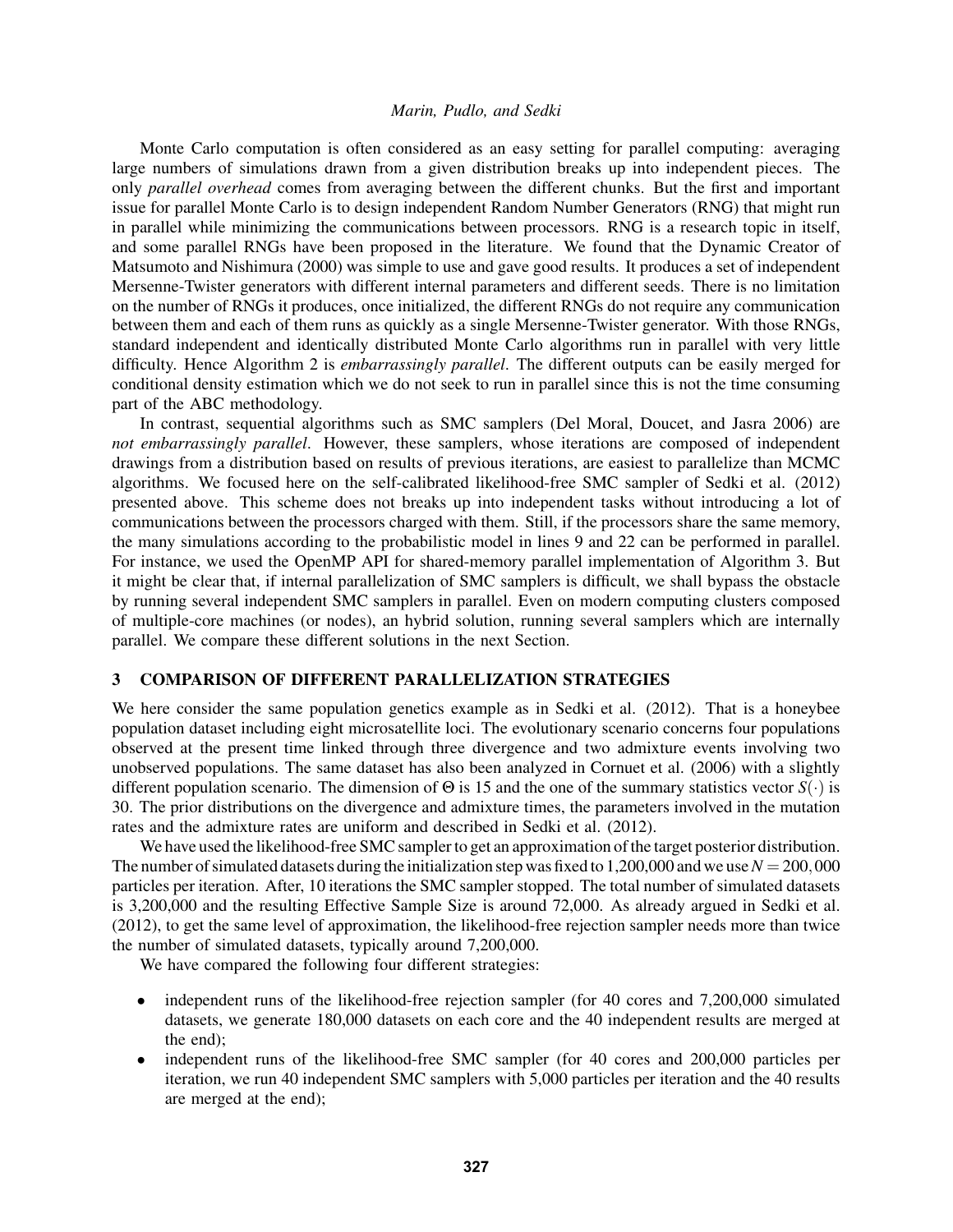- independent runs of the likelihood-free SMC sampler parallelized on 4 cores (for 40 cores and 200,000 particles per iteration, we run 10 independent SMC samplers with 20,000 particles per iteration, the SMC calculations are parallelized on 4 cores and the 10 independent results are merged at the end);
- independent runs of the likelihood-free SMC sampler parallelized on 10 cores (for 40 cores and 200,000 particles per iteration, we run 4 independent SMC samplers with 50,000 particles per iteration, the SMC calculations are parallelized on 10 cores and the 4 independent results are merged at the end).

Table 1 presents the results. It contains the computing time in seconds of the different strategies for the same level of approximation, that is the same threshold  $\varepsilon$  and the same Effective Sample Size. Note that these experiments have been repeated enough to ensure that the outcomes do not vary between versions of the ABC samplers. When the number of cores are important, the results obtained using independent runs of the likelihood-free SMC sampler are much more variable than the other ones, notably . On our population genetics example, a total number of 100 cores is the maximum for such a strategy. Indeed, in that case, there is only 2,000 particles per iteration and, using less particles per iteration induces lot of variability in the learning process of likelihood-free SMC sampler. It turns out that:

- the parallelization of the likelihood-free SMC sampler with OpenMP was useless when using more than 4 cores per instance;
- running independent instances of the likelihood-free SMC sampler is time saving. Here the total number of particles is allocated uniformly over the instances, but each instance requires a minimal number of particles, say a few thousands in our case, for calibration purpose.
- the standard likelihood-free rejection sampler is certainly the most easy algorithm to parallelize, and we advocate its use when facing more than a certain number of cores, say 80 in our case.

| Total number | Likelihood-free   | <b>Likelihood-free</b> | <b>SMC</b> sampler      | <b>SMC</b> sampler       |
|--------------|-------------------|------------------------|-------------------------|--------------------------|
| of cores     | rejection sampler | <b>SMC</b> sampler     | parallelized on 4 cores | parallelized on 10 cores |
| 20           | 2010              | 866                    | 1240                    | 2427                     |
| 40           | 1046              | 453                    | 662                     | 1213                     |
| 80           | 522               | 237                    | 350                     | 685                      |
| 100          | 419               | 197                    | 295                     | 560                      |

Table 1: Computing time in seconds of different algorithms and parallelization strategies.

# 4 DISCUSSION

On a challenging population genetics example, using OpenMP, we have shown that the parallelization of the likelihood-free SMC sampler was useless when using more than 4 cores per instance and we demonstrated that the use of the standard likelihood-free rejection sampler should be advocated when facing more than 80 cores. These precise conclusions in term of number of cores are specific to the considered example and the use of OpenMP. In situations where the prior already gives a good information on the parameters (like in our population genetics example), the sophisticated SMC sampler do not save a large amount of time. In this case, we strongly believe that the overhead to coordinate parallel simulations, i.e., task start up and termination time as well as data communications, might dominates the computing time even in shared memory architectures. Even if general guidelines are difficult to give, a good strategy can be to use independent instances of the likelihood-free SMC sampler and analyze carefully the variability of the obtained results to deduce the best parallelization strategy.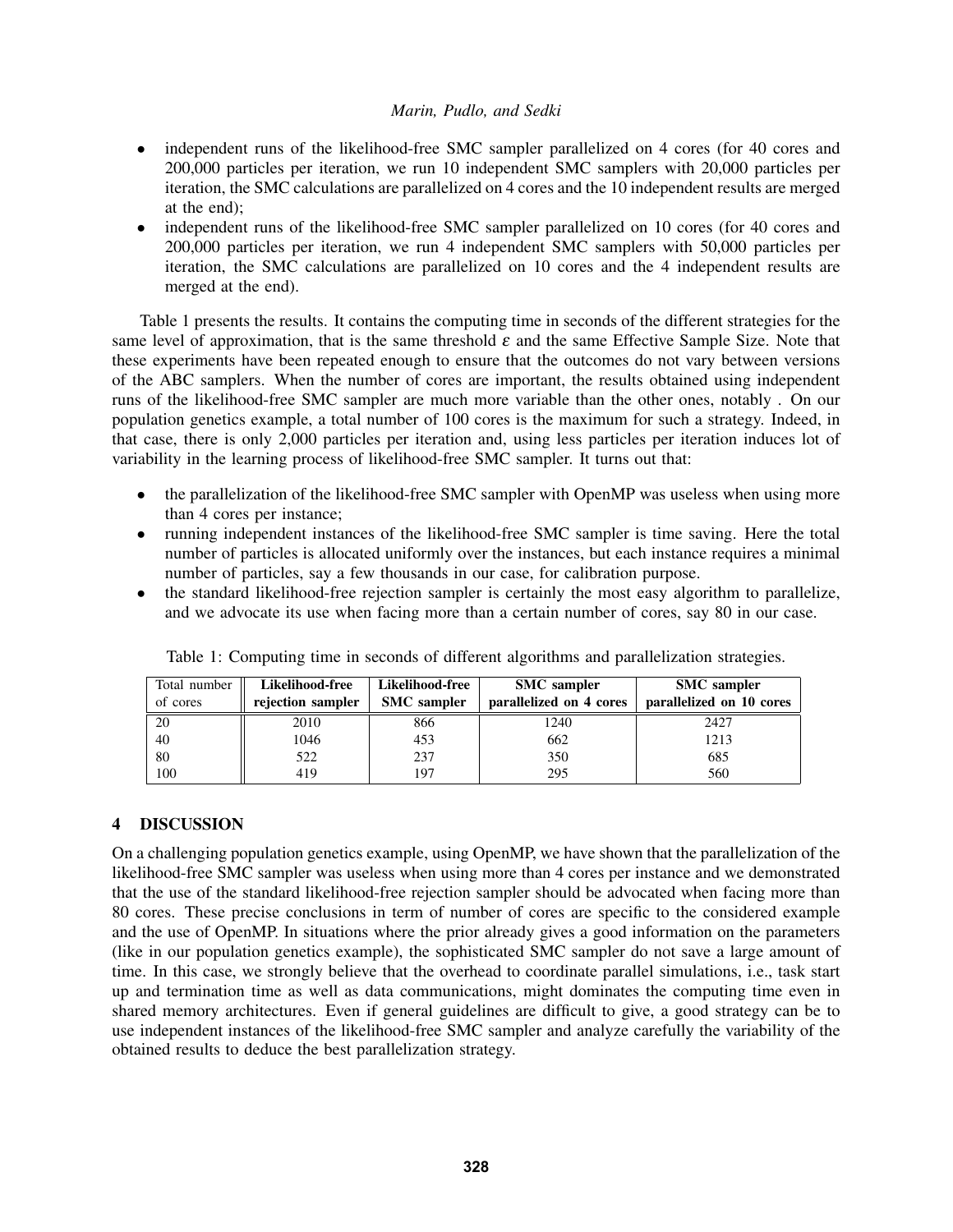#### **REFERENCES**

- Beaumont, M., W. Zhang, and D. Balding. 2002. "Approximate Bayesian Computation in population genetics". *Genetics* 162 (4): 2025–2035.
- Beaumont, M. A. 2010. "Approximate Bayesian Computation in Evolution and Ecology". *Annu. Rev. Ecol. Evol. Syst.* 41:379–406.
- Beaumont, M. A., J.-M. Cornuet, J.-M. Marin, and C. P. Robert. 2009. "Adaptive approximate Bayesian computation". *Biometrika* 96 (4): 983–990.
- Cornuet, J.-M., L. Excoffier, P. Franck, and A. Estoup. 2006. "Inférence bayésienne dans des scénarios évolutifs complexes avec populations mélangées: application à l'abeille domestique". In Les actes du *BRG, 6*, 163–180. Bureau des ressources gntiques, 2006.
- Csillèry, K., M. Blum, O. Gaggiotti, and O. François. 2010. "Approximate Bayesian Computation (ABC) in practice". *Trends in Ecology and Evolution* 25 (7): 410–418.
- Del Moral, P., A. Doucet, and A. Jasra. 2006. "Sequential Monte Carlo samplers". *J. R. Stat. Soc. Ser. B Stat. Methodol.* 68 (3): 411–436.
- Del Moral, P., A. Doucet, and A. Jasra. 2012. "An adaptive sequential Monte Carlo method for approximate Bayesian computation". *Stat. Comput.*. (to appear).
- Drovandi, C. C., and A. N. Pettitt. 2011. "Estimation of parameters for macroparasite population evolution using approximate Bayesian computation". *Biometrics* 67 (1): 225–233.
- Marin, J.-M., P. Pudlo, , C. P. Robert, and R. Ryder. 2012. "Approximate Bayesian computational methods". *Stat. Comput.*. (to appear).
- Marjoram, P., J. Molitor, V. Plagnol, and S. Tavaré. 2003. "Markov chain Monte Carlo without likelihoods". *Proc. Natl. Acad. Sci. USA* 100 (26): 15324–15328.
- Matsumoto, M., and T. Nishimura. 2000. "Dynamic creation of pseudorandom number generators". In *Monte Carlo and quasi-Monte Carlo methods 1998 (Claremont, CA)*, 56–69. Berlin: Springer.
- Sedki, M., J.-M. Cornuet, J.-M. Marin, P. Pudlo, and C. Robert. 2012. "Efficient learning in ABC algorithms". Technical report, ArXiv.org.
- Sisson, S., Y. Fan, and M. Tanaka. 2009. "Sequential Monte Carlo without likelihoods: Errata". *Proc. Natl. Acad. Sci. USA* 106 (39): 16889.
- Sisson, S. A., Y. Fan, and M. M. Tanaka. 2007. "Sequential Monte Carlo without likelihoods". *Proc. Natl. Acad. Sci. USA* 104 (6): 1760–1765 (electronic).
- Toni, T., D. Welch, N. Strelkowa, A. Ipsen, and M. P. Stumpf. 2009. "Approximate Bayesian computation scheme for parameter inference and model selection in dynamical systems". *J. R. Soc. Interface* 6 (31): 187–202.

#### AUTHOR BIOGRAPHIES

JEAN-MICHEL MARIN is a Professor of Statistics and Numerical Probabilities in the Institut de Mathématiques et Modélisation de Montpellier (I3M, the Mathematics department) of the University of Montpellier 2. He is co-head of the Mathematics department (I3M) since 2010. His research interests/expertise include Monte Carlo methods, MCMC algorithms, adaptive importance sampling schemes; Bayesian statistics and model choice; with applications in population genetics and molecular biology. His email address is jean-michel.marin@math.univ-montp2.fr and his web page is http://www.math.univ-montp2.fr/∼marin.

PIERRE PUDLO is an assistant Professor in the Institut de Mathématiques et Modélisation de Montpellier (I3M) of the University of Montpellier 2. He is also hosted in the laboratory "Centre de Biologie pour la Gestion des Populations" of INRA who carries out research in the fields of systematics, genetics and ecology relevant to the management of populations and communities of organisms for the purposes of agriculture, public health and biodiversity. His research interests/expertise include applied probabilities with a specific focus on population genetic models; Bayesian analysis; Monte Carlo methods; and clustering (data analysis). His